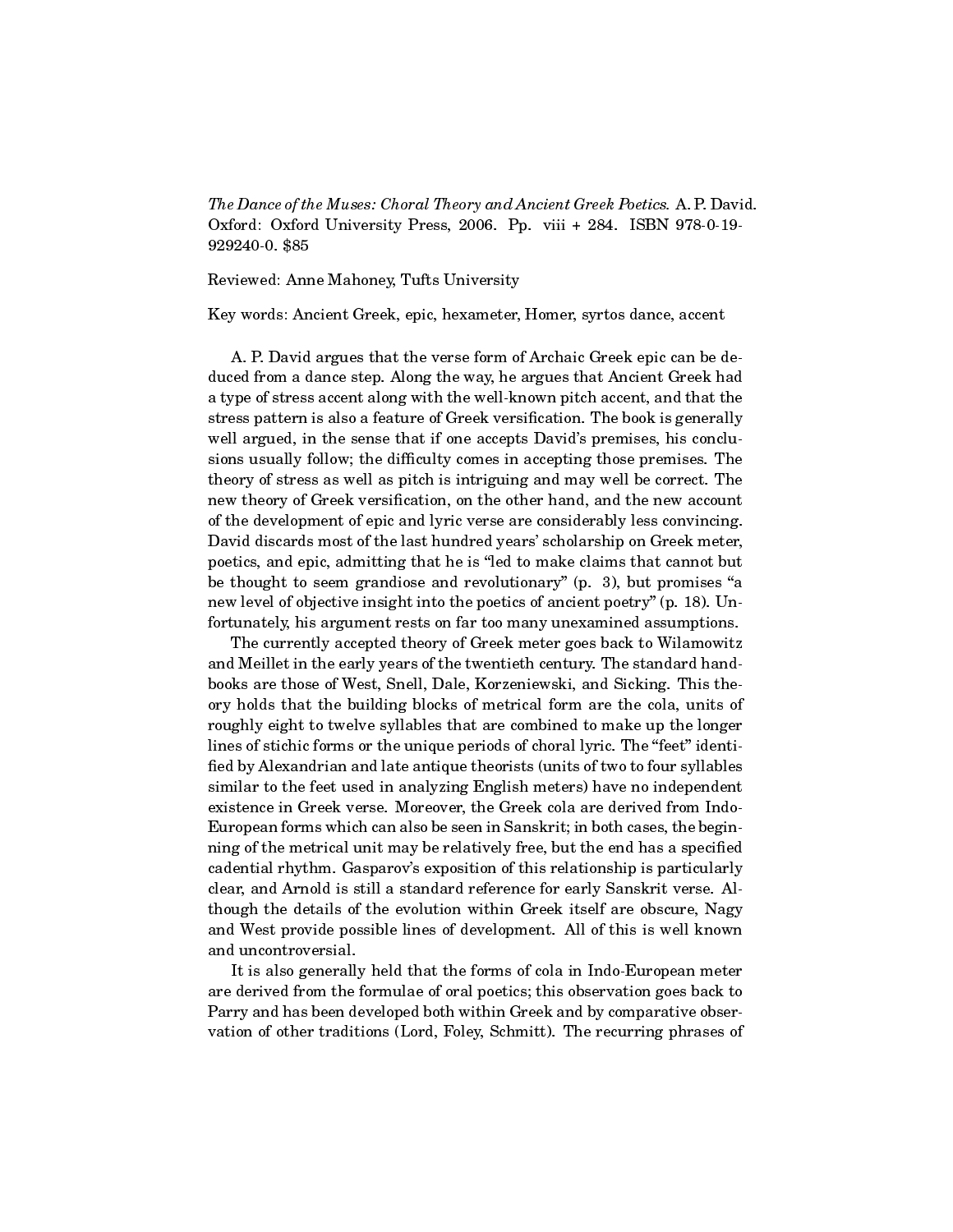## $Versification 2007$  2007

Greek epic have particular metrical forms, and the words and the rhythms grew up together.

David rejects both the connection of Greek with Sanskrit meter and the division of periods into cola. He argues instead that all Greek meter derives from dance forms, based on small units of two or three steps, which turn out to be precisely the ancient scholars' "feet." He takes epic to be the original form, from which lyric forms evolved, and suggests that the recurring formulaic phrases are "choral signifiers" (p. 143; chapter 5 passim). In other words, he argues for almost exactly the inverse of the currently accepted concept of the development of Greek poetry.

Of course "currently accepted" does not mean "incontrovertibly correct." It is entirely appropriate to re-examine the standard theory of Greek meter. Although I find that theory persuasive, I realize that it is a series of deductions from the observed facts, not a divine revelation. I believe the twentieth-century theory explains Greek meter better than the model it replaced (that used by, for example, Gildersleeve, White, or Jebb), but it is quite conceivable that another, still better model may arise. We have limited evidence: not only has a great deal of Greek verse been lost, but so has the vast majority of the music and all of the choreography. It is therefore impossible to know everything about Greek meter, and we must proceed by a series of successive approximations, one new theory at a time.

When I received this book, then, I was delighted to see its claim to be a careful re-examination of the evolution and constitution of Greek poetic forms. David begins by insisting that Greek poetry exists only in performance, observing that "only from new performance can genuinely new insight into performance-based texts  $\dots$  come to light" (p. 1): a commendable and promising start. Yet the particular variety of performance David chooses to work with seems inappropriate, and his analysis ignores some potentially important evidence. As a result, what we have here is not, after all, a viable new theory of Greek meter.

In what follows, I shall summarize and discuss David's argument and methods. It should be stated at the outset that David's new account of Greek accentuation is the most valuable part of the book; it is presented as a supporting argument, what in mathematics would be called a lemma, but it is in fact an original contribution that makes sense of some complicated old terminology. I will return to this point later. The main idea of the book, however, is the derivation of Greek verse from dance, and I will focus on this argument. David has put audio and video recordings of passages from the *Iliad* and Odyssey, recited and, in one case, danced in accordance with his theory on the web site [http://danceofthemuses.org.](http://danceofthemuses.org)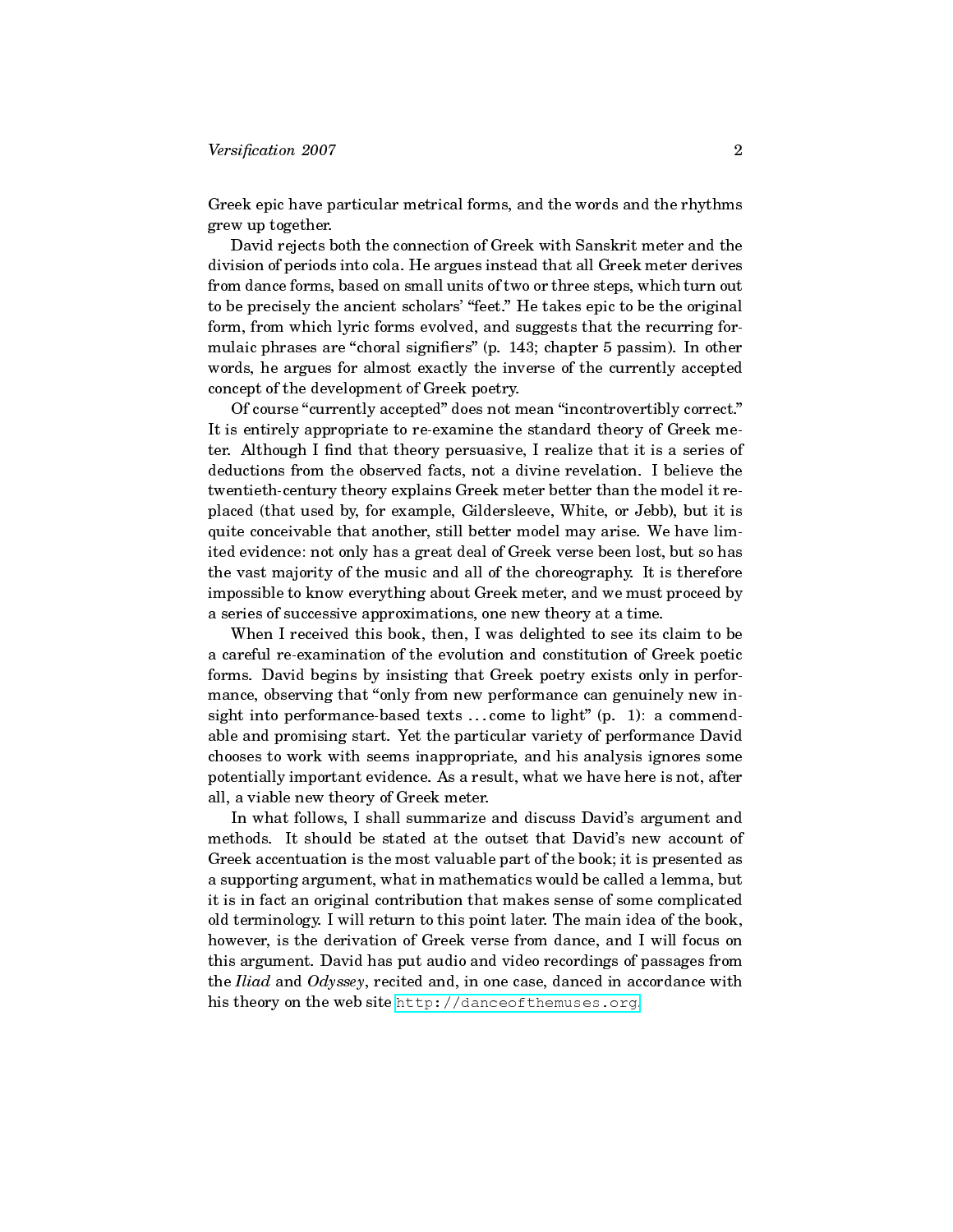What is epic? The Greek name for the form comes from  $\epsilon \pi o \varsigma$ , "word" or "utterance" (cognate with Latin vox and English "voice"). That is, to the Greeks, epic is a form made of words. The term in this sense is used by Pindar (N. 2.2), Herodotus (2.117), and Thucydides (1.3); it can also mean poetry in general (Pindar O. 3.8), or a line of verse (Aristoph. Frogs 862, Hdt. 4.29). Lyric poetry is called  $\mu \epsilon \lambda o \varsigma$ , and there are more specific names for particular genres, such as  $\alpha\beta o\varsigma$ . This is the position in classical Greek. Earlier, in the *Iliad* and the Odyssey, poetry is called  $\alpha$  on  $\delta \eta$ , and the word  $\epsilon \pi$ oc refers to words in general; it is, for example, the word used in the familiar phrase "spoke winged words," έπεα πτερόεντα προσηύδα. The Homeric poems make no distinction among different genres of poetry, or types of poetry with different performance practices; all the songs referred to in the two epics are called by the same name.

As far as we know, epic is a narrative form, performed by a single singer, accompanying himself on a stringed instrument of the lyre family. It is distinct from the choral forms, such as dithyrambs or epinicians, which were performed by a group of singers who also danced, accompanied by one or more instrumentalists. Epic is also distinct from lyric monody, performed by a single singer, but the difference here is in the verse form rather than the performance practice. It must be emphasized that all the evidence we have shows us two separate kinds of performance, solo and choral. In solo song, the singer sings and plays a stringed instrument, but does not dance. In choral song, the singers sing and dance while one or more other people play stringed or wind instruments; it is also possible that the chorus only danced, while one of the musicians sang. Epic, as far as we can tell, was a solo performance form, with no dancers.

David, however, argues that epic must have been a choral dance form. Dancing is certainly depicted within the  $Odyssey$ , and, in less detail, on the Shield of Achilles in the Iliad. As a result, the society shown within the poems, and therefore, plausibly, the society in which the bards lived, must have known choral dancing; fair enough. But we know of no lyric verse contemporary with the Homeric epics. Moreover, as noted above, the Homeric epics do not use different names for "epic" and "lyric" verse. Therefore, suggests David (p. 67, p. 95, etc.), lyric is a later development, and the dances shown within the poems must have gone along with epic verse, because epic is the only verse that existed. He suggests "there may have been a significant change in compositional and performance practice between the lost age of epic and the historical period in which the earliest lyric poets began to assert their craft" (p. 216), clearly implying that, for him, Greek lyric verse begins after epic is already an established form; see also p. 221, where he refers to "the development of lyric out of epic."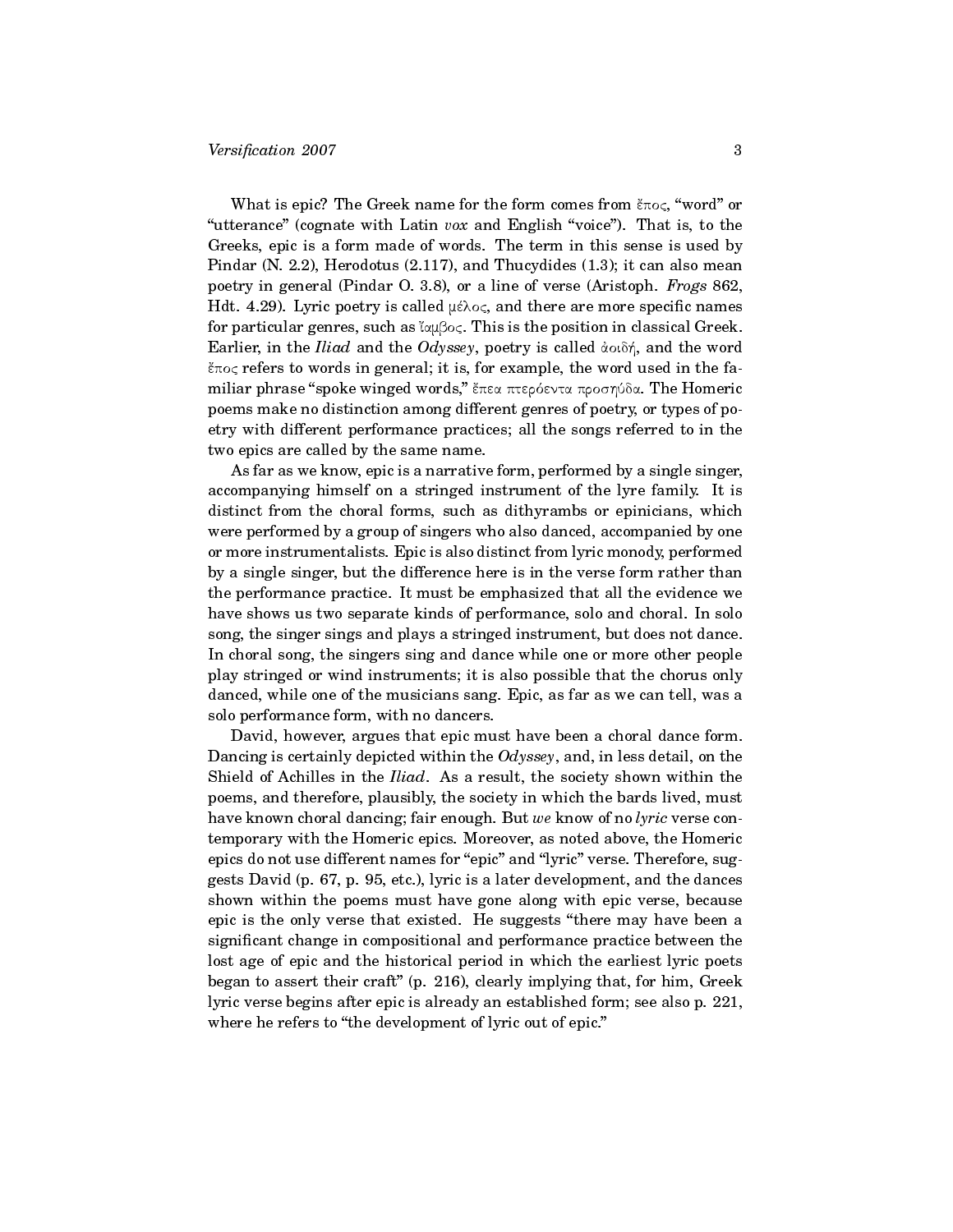The idea that lyric post-dates epic in Greece is both implausible and contrary to the available evidence. It is true, of course, that the earliest lyrics that survive date from the eighth century at the earliest. Folk-songs, such as the well-known Rhodian Swallow Song, must have existed earlier, since every culture seems to have folk-songs, but for Greece such songs are known to us only from later sources, such as Athenaeus, who quotes the Swallow Song at 8.360. We do not know what the precursors of Sappho, Archilochus, and Stesichorus were doing, nor do we know what music filled the halls of Mycenae. What we do know, however, is that the lyric verse forms used by the archaic poets are strikingly similar to the verses of the Rig Veda. David denies this (p. 240), quoting M. L. West almost as if he believes West was first to make the comparison, though Meillet's  $Orig$ ines indo-européens des mètres grecs does appear in his bibliography. Yet to most observers the salient fact about the glyconic is not that "*it* contains (*must* contain) a dactyl" (p. 240, emphasis David's) but that it always contains eight syllables, and allows variation only at the opening of the line, exactly like the Sanskrit line used in the gāyatrī and anustubh stanzas. The normal metrical scheme for the glyconic is - - , while that of the Sanskrit 8-syllable line is xxxxv-v-, In the Sanskrit line the second and fourth syllables are usually long. In Greek, although the glyconic usually only responds with other cola of the same form, it can also respond with cola shaped xxxx-vv-, -vv-v-v-, or xxxxv-v-v-. Contraction (substituting a long syllable for two short ones, as occurs in dactylic hexameter) and resolution (substituting two short syllables for a long one, as in iambic trimeter) never occur in archaic Greek lyric in meters of this family; the occasional resolution in the opening portion of the glyconic is a later development, in fifth-century drama. Sanskrit never develops contraction or resolution. Most scholars conclude, with Meillet and others, that the Greek and Sanskrit forms had a common ancestor, a line of eight syllables with a variable opening and a fixed cadence. There was apparently also a longer form, represented in Sanskrit by the twelve-syllable jagati, which is the direct ancestor of the Greek iambic trimeter and possibly of the dactylic hexameter as well. The development is well described by Gasparov, p. 49-58.

The idea that the dactylic hexameter is the fundamental verse form of Greek, then, is ahistorical. David is overly influenced by the theories of Plato and Aristotle, even though he realizes they are not contemporary with the poetic tradition he is trying to re-construct (p. 26). A curious passage in the pseudo-Platonic Epinomis (991b) seems to be the root of David's argument. The passage is discussing doubling (powers of two) and ratios, and observes that the arithmetic and harmonic means between six and twelve constitute "a gift from the blessed choir of the Muses" (trans. A. E. Taylor),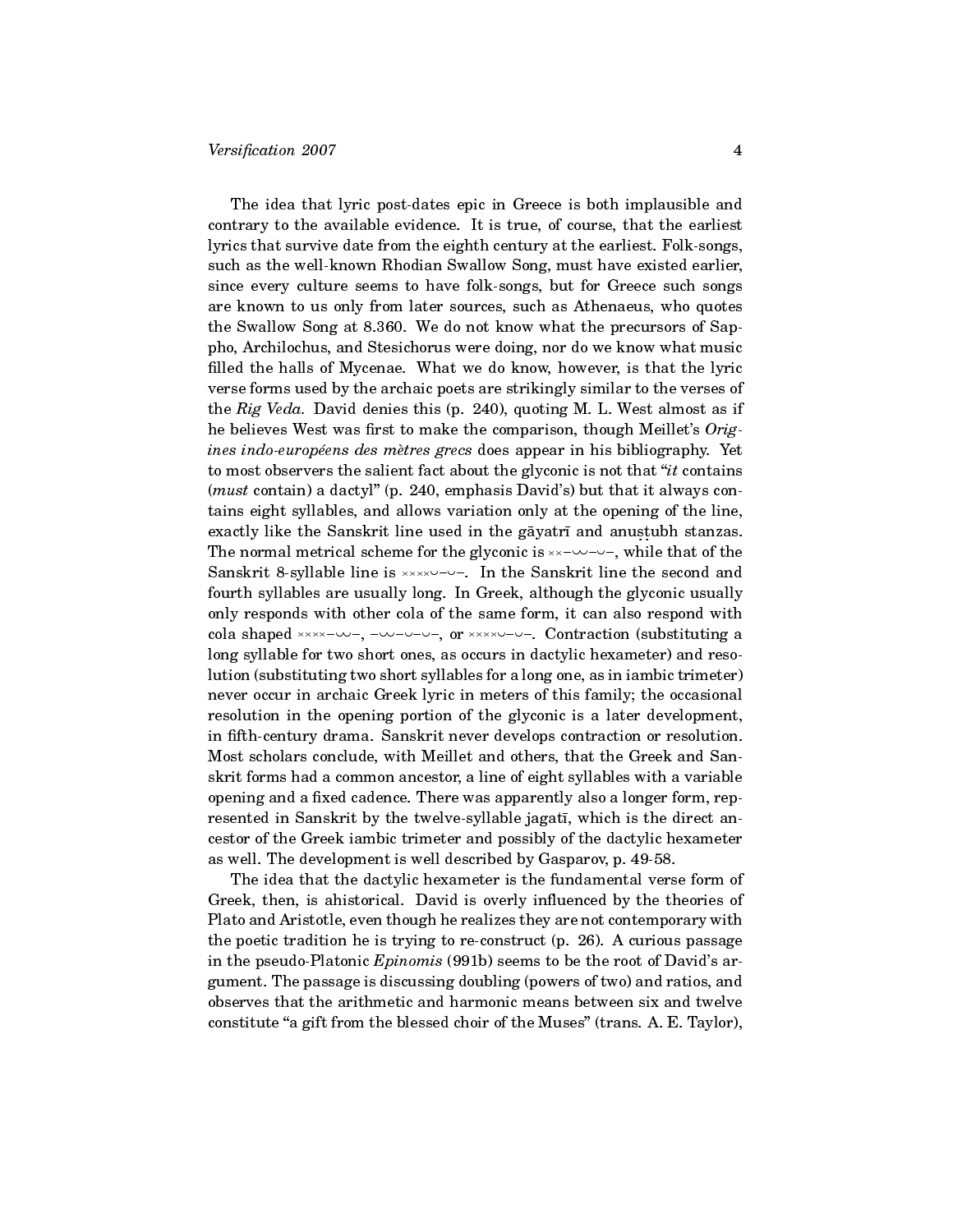or perhaps to the blessed choir; the interpretation of this dative is debated, and David sensibly does not take a position as it is not really relevant to his argument (Tarán ad loc., p.  $340$ ; Thomas p.  $405$ ; Lacey p.  $83$ ). The means are 9 (the arithmetic mean) and 8 (the harmonic), which make the hemiola ratio 3:2 (9:6 :: 3:2, 12:8 :: 3:2) and the epitrite ratio 4:3 (12:9 :: 4:3, 8:6  $\therefore$  4:3) with their extremes. David comments "Nine and eight happen to add up to seventeen, the number of steps in a dactylic hexameter catalectic. Nine and eight are seen to link the all-encompassing ration of doubleness with the Muses' dance"  $(p. 96)$ , and goes on to say "we have explicit evidence that the seventeen elements of the dactylic hexameter, nine plus eight, were in fact elements of a dance. (Without any further qualification, the phrase 'dance of the Muses' was apparently sufficient to refer to the epic hexameter.)" (p. 96).

But David's conclusion has nothing to do with what the Epinomis passage is saying. First of all, the form of the paragraph between pages 95 and 96 makes it quite unclear how much is David's summary of the dialogue and where his own conclusions begin. An inattentive reader might think that the sum,  $9 + 8 = 17$ , and the connection with epic are in the text; they are not. It is therefore highly suspect to call this "explicit evidence" for a connection between a group of seventeen syllables and anything at all, and commentators on the passage do not do so. Instead of dance, the passage is generally taken to refer to divisions of the octave into smaller intervals (Lacey p.  $96$ , Thomas p.  $404-5$  fn. b, Tarán p.  $336, 340$ ). Moreover, the Greek word that Taylor translates as "choir" and David as "dance" is χορεία, a broader word than merely "dance" and certainly not specifically referring to any one dance form. Finally, the idea that the phrase "dance of the Muses" must refer specifically to the epic hexameter, as opposed to any other form of song, poetry, or dance, is speculation, not to say fantasy. One may as well assume that the phrase is "apparently sufficient to refer to" (David's words, quoted above) the iambic trimeter – after all, the iambic trimeter has twelve positions, and the whole passage in the *Epinomis* is about the number twelve. But David needs to find epic in this passage; he goes on from here to argue that the dactylic hexameter line is in fact divided into nine syllables plus eight syllables, despite the fact that there is never a natural break ("principal caesura" in modern terms) after the ninth syllable (after the third dactylic metron); more on this below.

David quotes Aristotle's Metaphysics (1093a29-b1) in support of this unlikely reading of the Epinomis passage. Here the Greek text does say that "epos is seventeen," and that this is the sum of the means eight and nine. The Greek also says that "it is stepped on the right with nine syllables, and on the left with eight"  $(p. 97, David's translation)$ .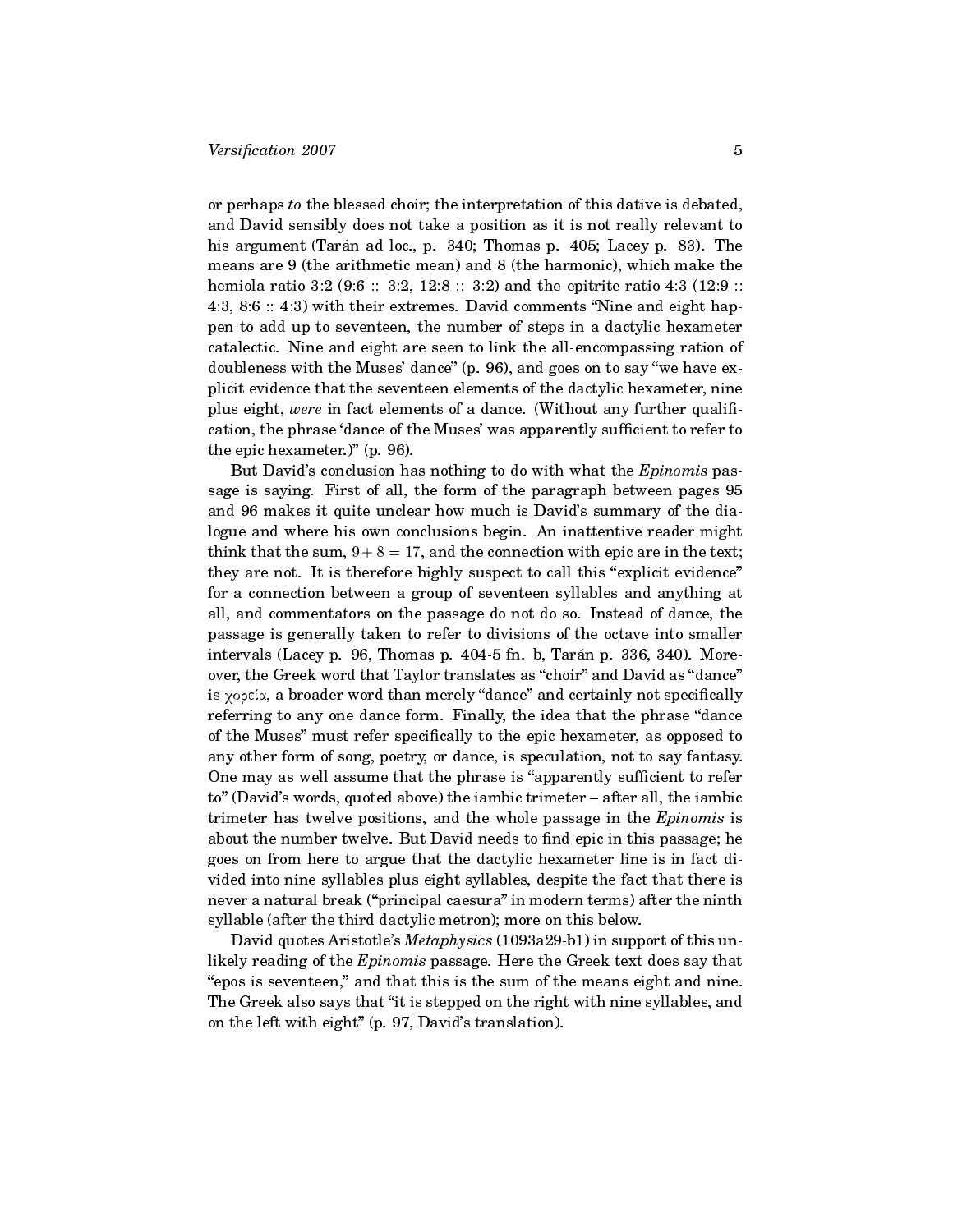őμοιοι δή χαι οὖτοι τοῖς ἀρχαίοις Όμηριχοῖς, οἳ μιχρὰς ὁμοιότητας δρῶσι μεγάλας δὲ παρορῶσιν. λέγουσι δέ τινες ὅτι πολλὰ τοιαῦτα, οἶον aἴ τε μέσαι ή μὲν ἐννέα ή δὲ ὀχτώ, χαὶ τὸ ἔπος δεχαεπτά, ἰσάριθμον τούτοις, βαίνεται δ' ἐν μὲν τῷ δεξιῷ ἐννέα συλλαβαῖς, ἐν δὲ τῷ ἀριστερῷ όκτώ.

These people are like the Homeric scholars of old, who see small resemblances and overlook important ones. Some people go on to describe many such cases. For example, the middle notes are 9 and 8; the epic hexameter has 17 syllables, which is equal to their sum, and scans with 9 syllables in the right-hand part, and 8 in the left-hand part. (trans. Annas)

In this passage, however, Aristotle is quoting the Homerists who "observe small similarities but overlook large ones" (David's version, p. 96), and saying that it is they who divide epos into nine and eight and connect that to the means between six and twelve. Aristotle does not endorse this idea rather the opposite. In context, what Aristotle says is roughly "some Homerists divide the *epos* into nine and eight, but this is trivial or silly." As Annas puts it, Aristotle may be just criticizing a few random absurd claims; but it is possible that in this passage he is attacking a systematic parallel derivation of parts of speech and of the musical scale" (p. 219); once again, there may be a connection with musical intervals, but Annas does not suggest one with dance. For David, on the other hand, this is an essential piece of testimony, particularly since Aristotle (or, rather, his Homerists) uses the word "stepped,"  $\beta \alpha \nu \in \alpha$ . David is entirely correct to note that this is far more likely to refer to physical movement than to scansion: it's a perfectly concrete verb. But assume for a moment that we should accept this division, as Aristotle does not: what, then, are the nine on the right and the eight on the left? It seems inevitable that we must assume seventeen steps for the seventeen potential syllables in the hexameter, if we are to make the numbers work. Suppose the first step is with the right foot, and steps alternate between right and left thereafter in the usual way. We would then make nine steps with the right foot interspersed with eight made with the left: RLR LRL RLR LRL RLR LR. But there is an alternate interpretation, which David presents as the only possibility. Divide the same series of steps, not by "feet" (dactyls) as I have just done, but into a group of nine followed by a group of eight: RLRLRLRLR LRLRLRLR. Then the first group begins from the right foot and the second from the left. Therefore, David concludes (p. 98), there is an essential division after precisely the ninth syllable of the hexameter. He says, "The testimony is ...definite and firsthand: the hexameter dance was seen by authoritative native informants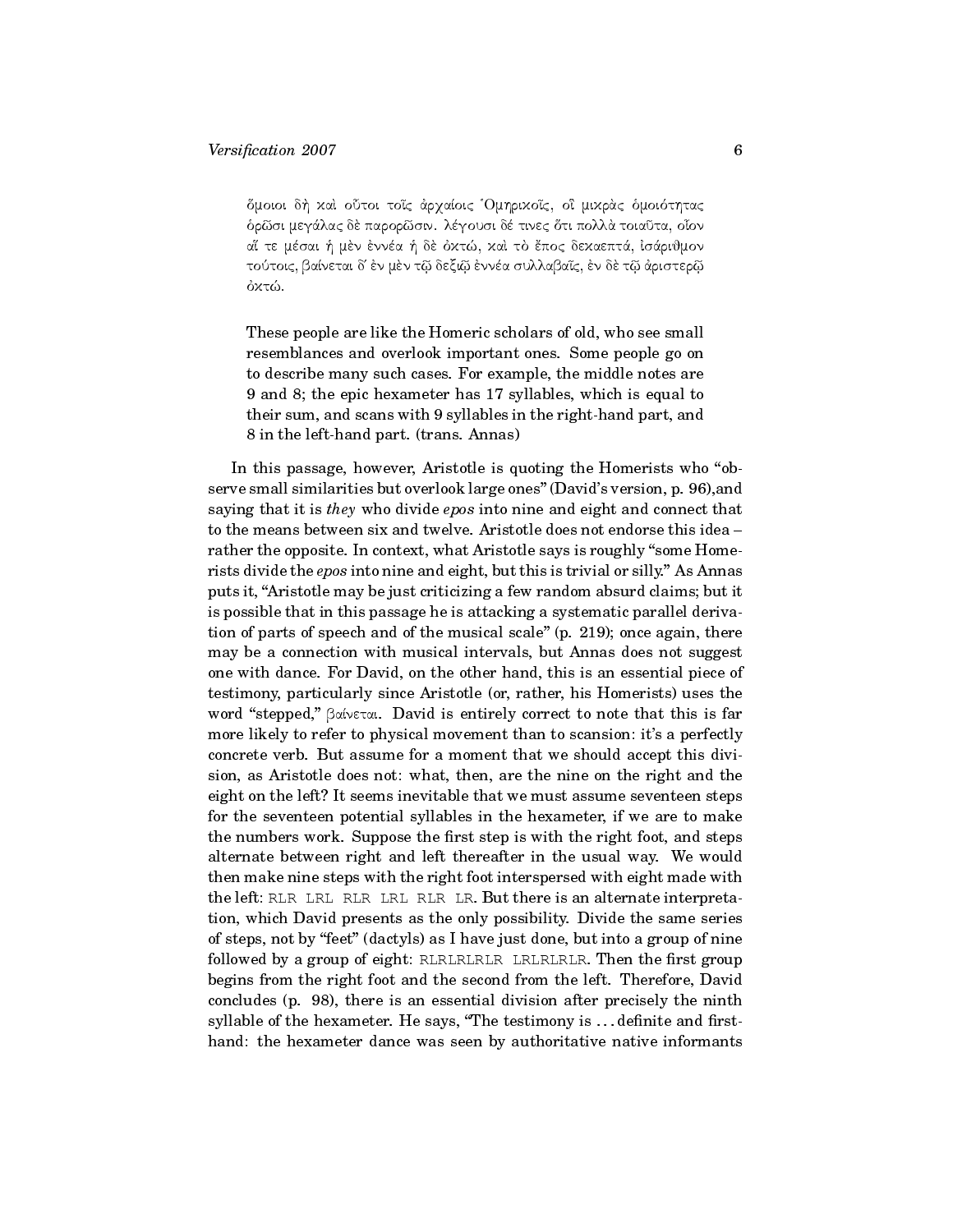to break into two segments of nine and eight." (p. 99-100) But this goes beyond the evidence he has cited. The Epinomis may or may not be referring to epic, to dance, or even to the number seventeen. Aristotle refers to some Homerists, whom he does not name, as importing such an interpretation, one he clearly considers insignificant. If Aristotle is our "authoritative native informant," he is repudiating the conclusion David wants to draw. The other available native informants in this discussion are the author of the  $Epinomis$  and Aristotle's Homerists, not necessarily figures to whom we may impute a great deal of authority.

Moreover, although the dactylic hexameter virtually always breaks into two parts (look at any modern edition of Homer and count how many lines have a comma or other punctuation mark near the middle), that division is almost never after the first nine syllables. The usual location for this midline break, conventionally called the principal caesura, is after the seventh or eighth syllable. The standard analysis of the hexameter line is  $D|\neq D-$ , that is, a hemiepes, a contractible biceps, another hemiepes, and a final long syllable, with word break normally either before the biceps or between its two short syllables (Haslam p. 38, West 1982 p. 35). The units  $D, D-,$  $D<sub>1</sub>$ , and  $-D-$  are the cola or building blocks of this line. As West points out, "Many of the repeated phrases of epic are designed to fill one or other colon"  $(p. 35)$ . This observation goes back to Parry, who referred to "expressions" ... which occupied fixed places in the hexameter line" (p. 9) and listed "expressions which form the complete predicate of a sentence and whose metrical value is  $D-$  ending in a short vowel, and  $\ldots$  other expressions which can stand as subject and whose metrical value is  $\circ\! D^{\ast}$  (p. 12; I have modified the metrical notation). While it is possible to have word-end after the ninth syllable, the significant structural break is almost always within the third foot, not after it. The line does not divide into nine positions followed by eight, but into seven plus ten or eight plus nine.

David tries to get round this by suggesting that the mid-line cadence may take several forms "with different rhythmic consequences" (p. 101), in which each kind "would leave a syllable or two unused in the arsis, which would then be heard to precede the following thesis rather than trail their own one, and so modulate the rhythm at that point towards ascent"  $(p. 101)$ - whatever exactly that means. There should be "some feeling of closure or cadence in the third foot"  $(p. 100)$  to mark the end of the nine-syllable unit, which "would naturally have fallen on the strong part, or thesis, of the third foot" (p. 100); in other words, the cadence that marks the nine-plus-eight structure actually comes after seven syllables. But if so, then what distinguishes the ninth position? How would one hear nine-plus-eight, if the usual cadence gives seven-plus-ten? In fact, in Homer (though not in Latin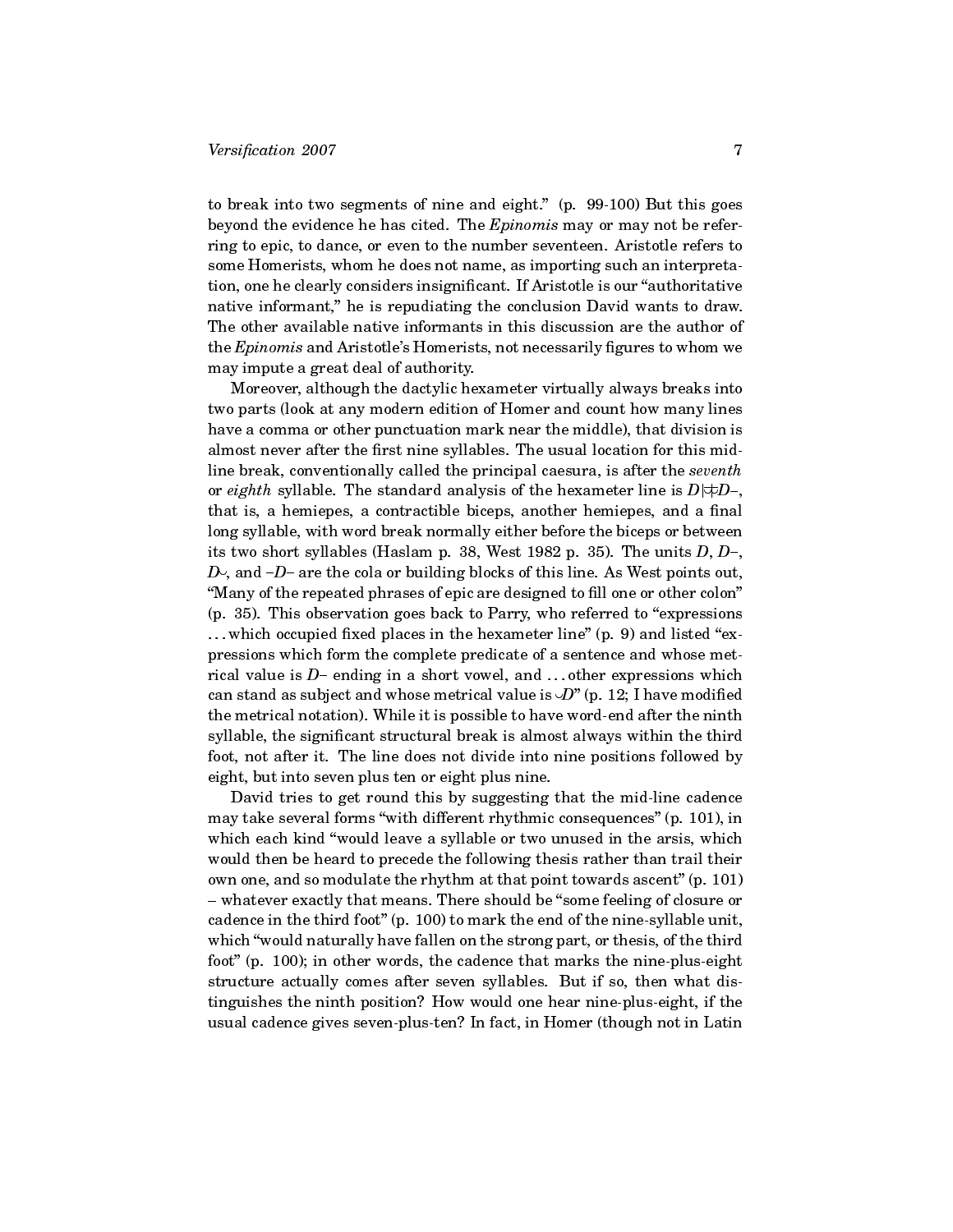verse), the usual division is not even in the "strong part" of the third foot, but after the eighth syllable, between the two short syllables of the third foot, a position quite difficult to account for in terms of "downbeats." David is trying to reconcile two incompatible counts: the nine-plus-eight that he finds (incorrectly, I believe) in the philosophical texts, and the seven-plusten or eight-plus-nine that he hears (correctly) in the actual verse. This leads to confusion. David is correct that there is a "closure or cadence in the third foot," of course, but this means that the first structural component of the verse is not the first three feet (nine syllables) but rather the first two feet and part of the third. The salient audible and grammatical breaks (and even, on David's view, the breaks in the dance figure) come after seven or eight syllables, not after nine. It might have been better to omit the passages from the Epinomis and the Metaphysics altogether and focus on interpreting the hexameter line as it actually is.

It is not only Aristotle and (pseudo-)Plato who can be over-interpreted, however; modern scholars may also receive the same treatment. Another pillar of David's argument is the idea that the original Homeric dance still survives in the modern world. For support he quotes the musicologist Thrasybulos Georgiades (p. 102), whose book Greek Music, Verse, and Dance has a similar project to David's: using the extant verse to gain some sense of the music and dance that belonged to it. Georgiades says (his p. 134, quoted by David p. 103) that a rhythm involving an alternation between long elements and shorter ones, with the long ones one and a half times the length of the short, still exists in a popular Greek folk dance, the syrtós kalamatianós. But, according to ancient theorists, the long syllable in ancient Greek meter is not quite twice as long as a short (or not always), and may be closer to one and a half times its length. Georgiades also points out that the name syrtós is attested for a kind of dance in the first century AD (p. 136, cited by David p. 104). But Georgiades never goes so far as to identify the *syrtos* with an ancient dance; what he says is simply "The two phenomena, the old and the new, the rhythm of Homer and that of the round dance of modern Greece, testify to identical attitudes and have common roots" (p. 139, cited by David p. 105). He then suggests that "tracing the hexameter to the rhythm of the kalamatian os poses the question as to what extent the epos was originally related to dance"  $(p.140, a$  passage David does not quote)  $-$  if the rhythm of the poetry is similar to the rhythm of a dance, could this have been danced poetry? Georgiades does not answer this question, as he is more concerned with analyzing the meter of Pindar's 12th Pythian, a poem that certainly was sung and danced. For Georgiades the idea that dance may have accompanied epic is a small side issue in a discussion of lyric poetry. David, on the other hand, appears to suggest that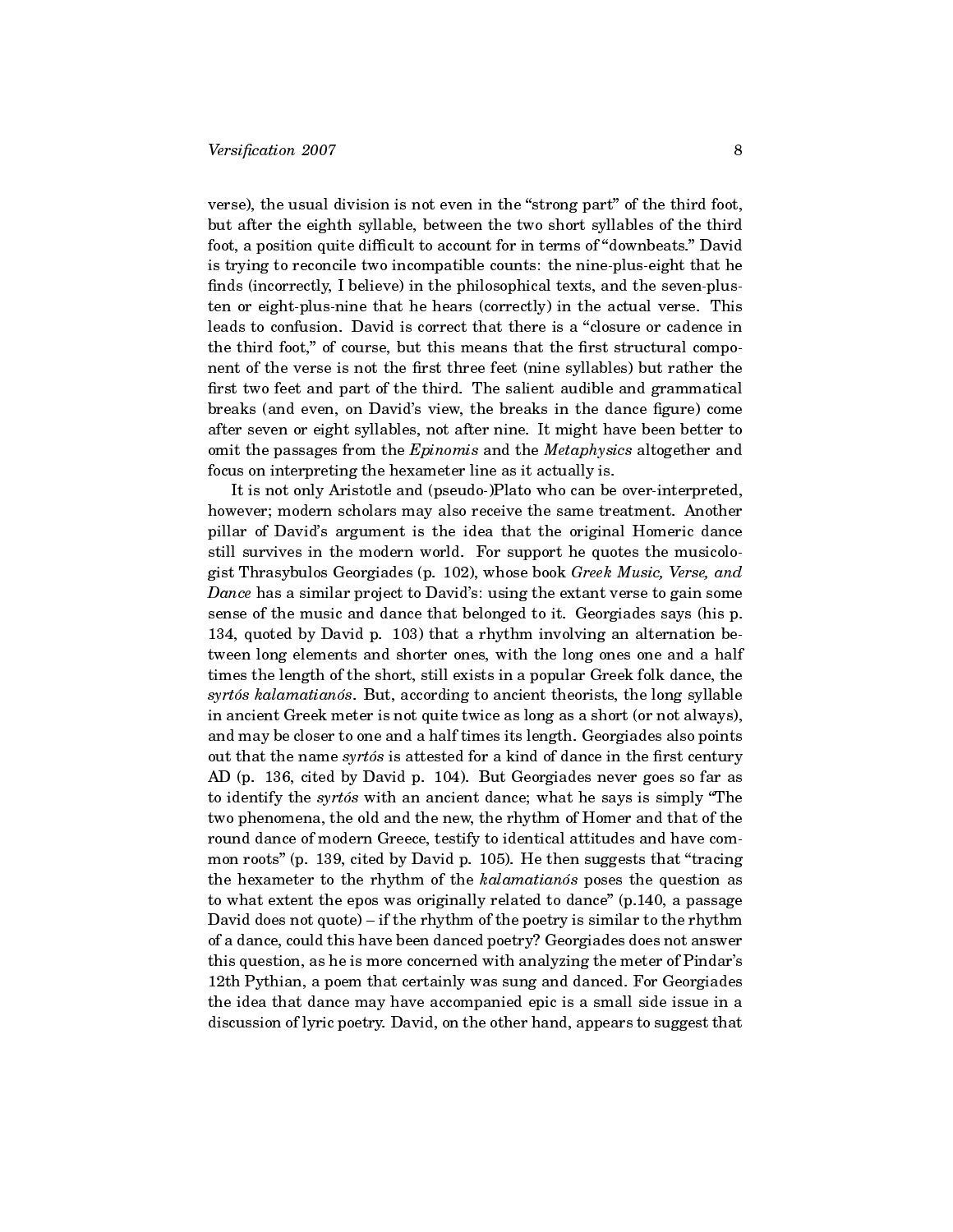## $Versification 2007$  9

Georgiades supports the notion that epic was a dance form; as far as I can see, this goes beyond what Georgiades actually says.

David's other unusual claim about Greek verse is that stress plays a major part in it. While this may be possible – consider, for example, the work of Knight on stress in Vergil's Latin verse (omitted from David's bibliogra $phy) - it$  is a curious claim to make about ancient Greek, since, as far as we know, the language did not have phonemic stress. All available evidence suggests that each ordinary Greek word, under ordinary circumstances, had one distinguished syllable, the one which, since the third century BC, we have marked with a written accent mark. That syllable was acoustically prominent in some way, and as best we can tell, this prominence took the form of a change in pitch, not a change in loudness like the stress in an English word (or a Latin one). Standard references here include Allen (1973, 1987) and Devine and Stephens; see also Daitz for a demonstration. It should be noted that in Modern Greek the accent has changed to a stress accent, though it is normally on the same syllable as the ancient change in pitch, where that syllable has survived through two thousand years of phonetic change.

The ancient Greek language did not have phonemic stress, then, and ancient Greek poetic meter was based on patterns of long and short syllables. This is quite different from Modern English verse, in which the metrical patterns involve stressed and unstressed syllables. Moreover, Modern English uses stress at the level of the sentence to change nuances of meaning, something Ancient Greek does with a variety of small, thrown-in words ("particles"; see Denniston) that have no obvious equivalents in English. For example, the last line of The Hunting of the Snark reads: "For the Snark was a Boojum, you see." Here the word "was" is stressed more than it would normally be, indicating that the narrator expects the listener to be surprised that the Snark should turn out to be a Boojum. If instead we had "For the Snark was a Boojum, you see," the point would be that it was not the Snark, but something else that was expected to be a Boojum. In Ancient Greek one might use the particle ἄρα to produce the first meaning and the particle  $\gamma \varepsilon$  to produce the second, perhaps with changes in word order as well. Devine and Stephens (1994 p. 475-497) discuss the various ways of marking topic, focus, or contrast in ancient Greek, none of which necessarily involves stress, though there may be changes to the ordinary pitch contour of words.

David, however, seems to think that stress is necessary for poetry. "In poetry and prose, stress is the key to emphasis and style"  $(p. 18)$ , he writes. Moreover, the "tradition of interpreting Greek metrics that extends two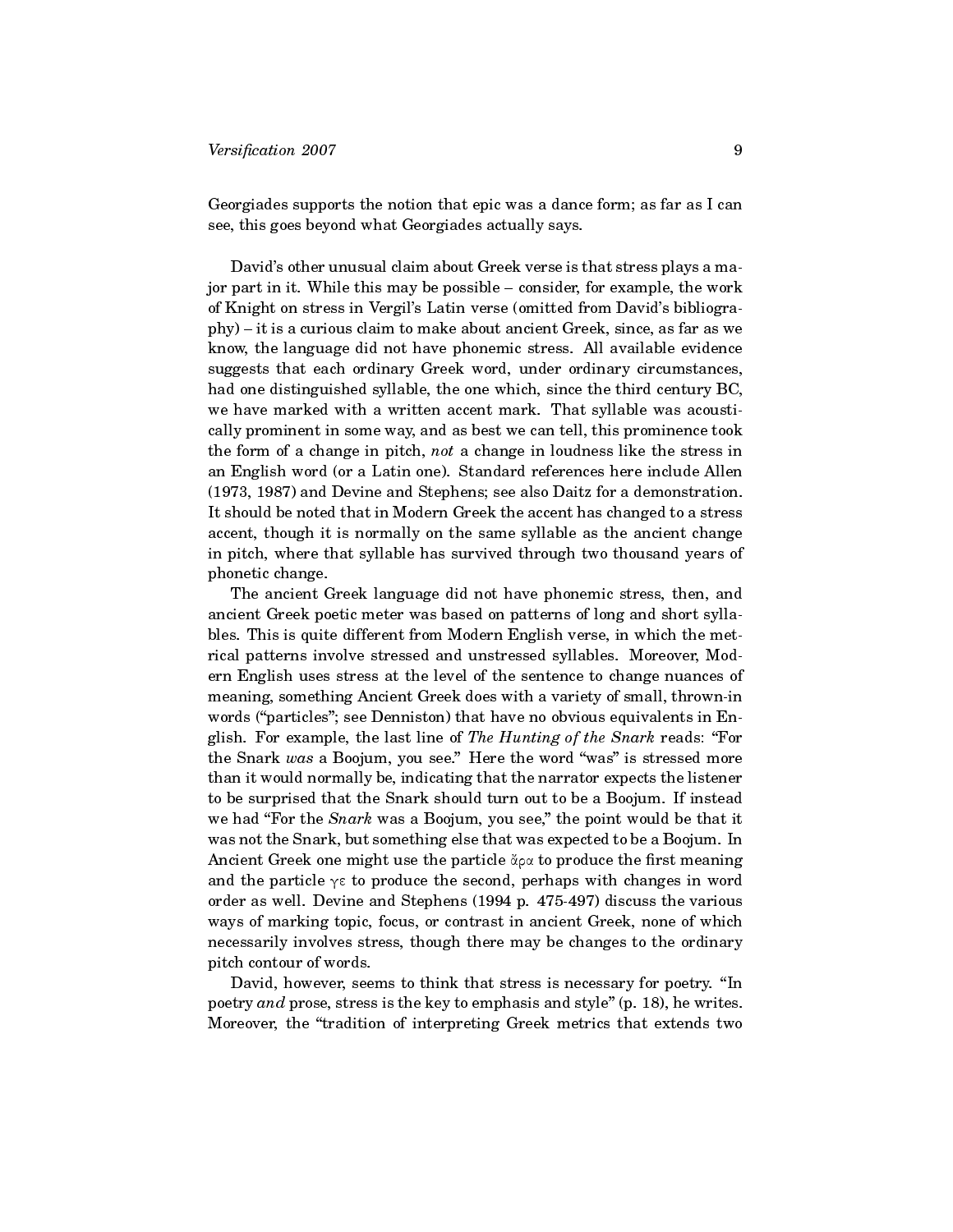thousand years . . . is the tradition, uniquely among all metrical analyses of the world's poetries, that has managed to proceed without taking the role of verbal accent into account."  $(p, 3)$  But this is simply not true: many languages have poetic forms that have nothing to do with stress. The most familiar example is modern French, whose meters are purely syllabic. The French alexandrine consists of twelve syllables, with obligatory word break after the sixth. There is no question of stress or "verbal accent," because that is not part of the French language. Indeed, in formal poetry, every syllable counts, even those that would not be pronounced in casual speech. For example, consider these lines from Racine's Phèdre:

Cet heureux temps n'est plus. Tout a changé de face Depuis que sur ces bords les dieux ont envoye´ La fille de Minos et de Pasiphaé.

In the third line, one must pronounce both syllables of  $\emph{file}$ , even though in ordinary conversation the second syllable would be silent. There is no accentual pattern here: these alexandrines are neither iambic (like English alexandrines) nor anapestic. Nor is French the only language to have poetic meters without stress; the same is true in Japanese, which, like ancient Greek, has pitch accent rather than stress. It is hard to see how stress can be "the key to ...style" in languages such as these where it does not exist; in the metrical analyses of the poetics of such languages, naturally "verbal accent" plays no role. David's idea that poetry must involve stress is surprisingly naive, and to make a blanket statement about "all metrical analyses of the world's poetries" is unscholarly.

Once he decides that there must be stress patterns in ancient Greek verse, David must figure out how to assign stress to words. Here, building on the work of W. S. Allen, he makes a real contribution. The basic question is the meaning of the Alexandrian terms for words of various accentual shapes: oxytone, perispomenon, paroxytone, and so on. Each of these indicates what kind of accent mark is written on which syllable: oxytone has an acute (sharp,  $\delta \xi \cup \zeta$ ) accent on the final syllable, paroxytone on the nearly--nal syllable (the penult), proparoxytone on the antepenult; perispomenon has a circumflex (bent-around,  $\pi$ ερισπόμενον) accent on the final syllable, properispomenon on the penult. As David points out (p. 53), the term barytone is different: we might expect it to refer to a word with the grave (heavy, βαρύς accent, but in fact it denotes any word whose final syllable has no accent. The terminology is asymmetric, in that oxus and perispomenon refer to accents, but barus refers to a particular type of non-accent. A Greek word may be both perispomenon and barytone, say, or both proparoxytone and barytone, but it cannot be perispomenon and oxytone: "barytone" com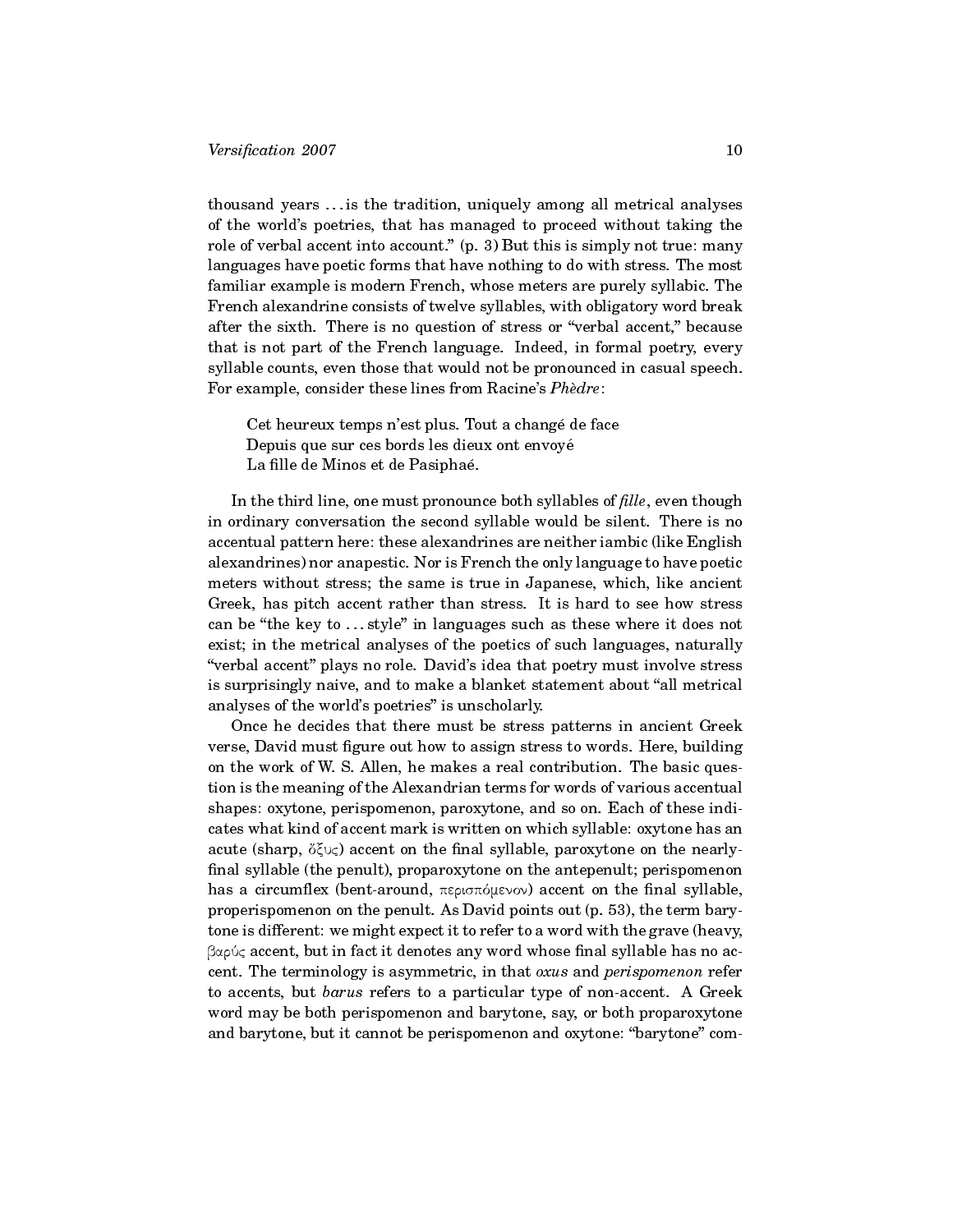bines with the other terms, but they do not combine with each other. Barus might therefore refer to something different from what oxus refers to.

Allen compares the Greek accent with that of Sanskrit, which marks a high pitch (the  $udātta$ ) and a down-glide (the svarita). For Allen the svarita is "a structural variant on the low pitch" (David p.  $55$ ); this must be correct, although Whitney (sect. 81, p. 28) suggests it is the same as the Greek circumflex. Moreover, something similar may have existed in Greek. David's advance is to identify this svarita with what the Greeks call barus (p. 56). This tidily accounts for the Greek terminology and makes a sensible connection with the Sanskrit evidence. Now it is clear how a word might be both barus and oxus (or perispomenon): it is barus if its high pitch is not on its last syllable, so that it has a fall in pitch before the end of the word.

But Allen also suggests that there may have been some audible stress in ancient Greek, and cautiously concludes that there may have been "an element of dynamic reinforcement" (1987, p. 132) going along with the quantitative metrical patterns. He is careful to insist that ancient Greek verse is quantitative, not accentual, but that a relatively weak pattern of stress may have added to the rhythm of the verse (p. 132, 138). David quotes Allen's formulation about the "prominence" of syllables (Allen 1987, p. 135-136, quoted p.  $69$ ), and notes that Allen determines that this "prominence" must be stress, but omits Allen's qualifications about "the probable relative weakness of any such patterns of stress in classical Greek" (1987, p. 138). Instead, he says that Allen did not go far enough: each word must actually have a stress, barus when available, oxus otherwise, in addition to its change in pitch. While Allen talks of the svarita as a down-glide, David takes the apparently corresponding Greek barus as a stress, not merely a pitch change. Then, because there are now two ways for a syllable to be stressed, either as oxus or barus, it turns out that "we have found, for the first time, a link between accent and metre in Greek" (p. 72) based on the placement of these stressed syllables in the verse, and particularly in the cadence. The idea that the barus property, un-marked in the Greek accent system but certainly discussed by ancient theorists, corresponds to the Sanskrit svarita is linguistically interesting; the idea that the barus syllable is stressed, however, is more speculative, as is the application of this theorized stress to Greek quantitative meter.

David brings in an unexpected bit of supporting evidence here: Latin (p. 75-79). The rules for stress accent in Latin are well known: in words of two syllables, the first (or penult) is stressed; if there are more than two syllables, stress the penult if it is a long syllable, otherwise the antepenult. But when Roman names are transliterated into Greek, as happens frequently when Greek authors write about Roman topics, the Greek ac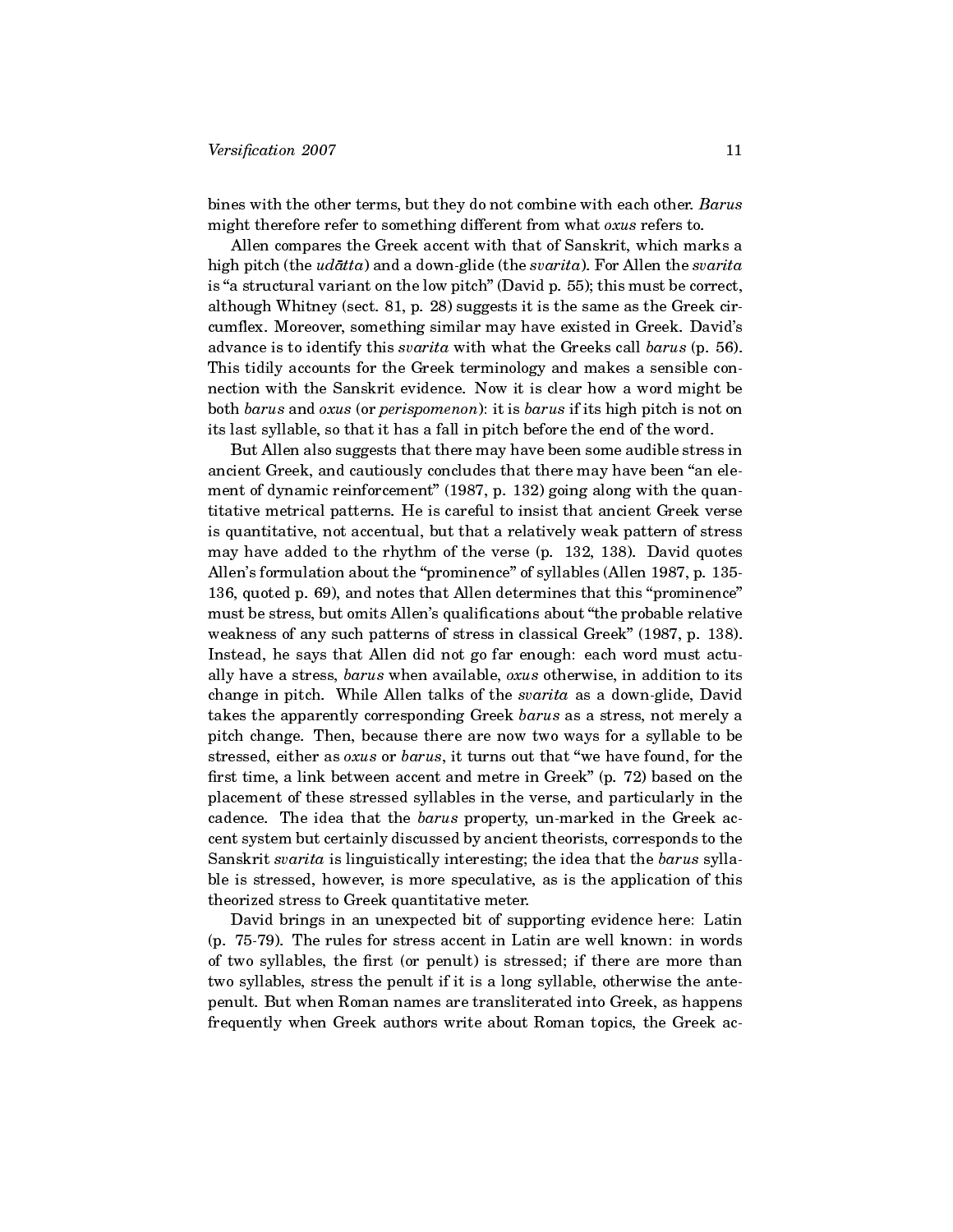cent mark often does not go on the syllable that would be stressed in Latin. David observes that in fact the Greek accent mark is placed so that the Latin stressed syllable becomes the Greek barus. For example, the name Augustus is accented on its penult in Latin, because that is a long syllable. In Greek, however, the name becomes  $\Lambda$  *byourtoc*, with acute on the antepenult  $-$  and, therefore, stress on the penult (p. 76). This is a lovely observation and an excellent use of comparative linguistic evidence. Of course, sometimes the accent of a loan word into Greek does appear on the Latin stressed syllable, or in a different place altogether, as for example Servius Tullius becomes  $\Sigma$ ερούιος Τύλλιος. Here "Tullius" has an acute on the antepenult, exactly where the Latin stress is. It would not be possible to put an acute before this syllable, to make it *barus*, because it is the first syllable of the word. As for "Servius," it becomes four syllables long in Greek, so cannot have an accent on its first syllable. More work is needed here to determine exactly when a Latin stress turns into a barus in Greek; David's observation may only be true for names of three or more syllables with long penult.

There follow some twenty-odd pages of "prosodic charts" with discussion (p. 115-137), in which David writes out the longs and shorts for a passage of Homer, then marks his oxus and barus accents on the syllables where they fall. Here is an example, from the opening of the  $Iliad$  (p. 117):

 $\begin{array}{cccccccccccccc} \Delta\cup & \cup\Delta\cup & \cup\Delta' & \bot & \bot & \cup\cup\Delta' & \cup\cup\Delta\cup \end{array}$ μῆνιν ἄειδε θεά, Πηληιάδεω Ἀχιλῆος  $\begin{array}{ccccccccc} \bot\cup\cup\bot & = & \bot\cup & \cup & \bot \bot & \bot\cup & \cup\bot\cup \end{array}$ oύλομένην, ή μυρί' Άχαιοῖς ἄλγε' ἔθηκε

He observes the clear evidence of a tendency towards rhythmic-prosodic `agreement' not just at the end of the line, where one should expect it in any case, but also in the third foot, where its presence confirms the descriptions of the epic dance in the  $Epinomis$  and the  $Metaphysics$ ." (p. 118) By "rhythmic-prosodic agreement" (the scare quotes are David's), he means an  $oxus$  or  $barus$  accent on the first syllable of a foot; it is true that in  $Iliad$ 1.1-10, seven lines have this accent on the first syllable of the third foot and three have it on the second syllable (one has both, while line 4 has neither); six of the ten lines have an accent on the first syllable of the sixth foot and three more on the final syllable. His other analyses show similar results. The mid-line caesura, he concludes, "must be seen as an automatic consequence of the desire to accent the thesis of the third foot" (p. 119). "Caesura results from the prosodic shapes that produce a sense of agreement in ancient Greek, a concrete musical motivation; not from a need to pour words into metrical moulds inherited from some unknown tradition" (p. 119), he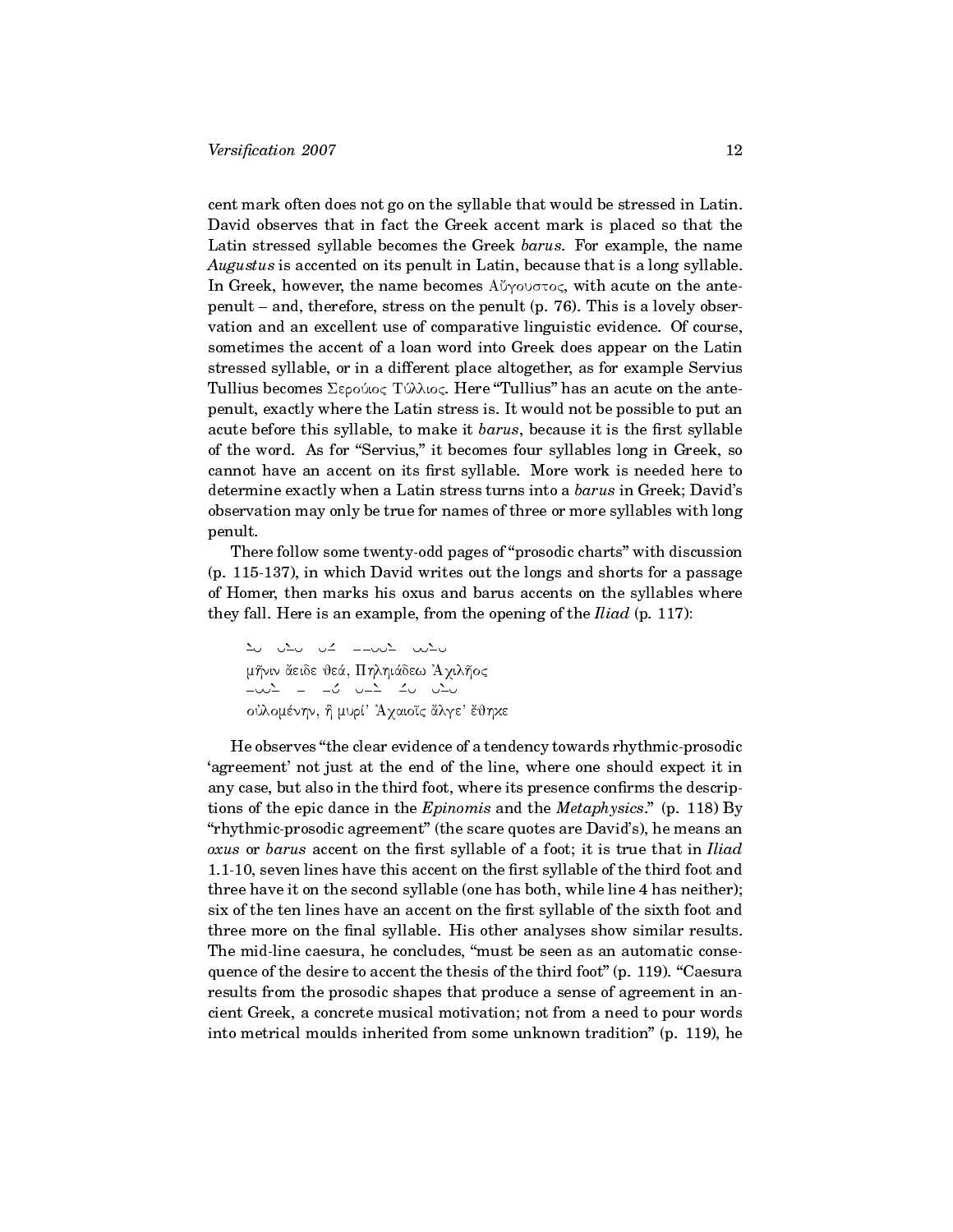goes on, ignoring the idea that the tradition, the words, and the metrical molds" grew up together.

Consider, moreover, the reference to the Epinomis and the Metaphysics in the sentence quoted at the start of the previous paragraph. As we have seen, David reads those passages as allusions to the counting of syllables in epic verse. Even on his rather tendentious reading, it is a stretch to call those passages "descriptions of the epic dance." Unfortunately, this is not an isolated slip, but a deliberate rhetorical mannerism. A more striking example occurs on p. 75, where David writes "perhaps, as I suggested earlier, his descriptive principle was borrowed from Sanskrit theoreticians, referring to how Aristophanes of Byzantium devised the system, still in use today, for marking the pitch accent in ancient Greek texts. But David has never actually made the incredible suggestion that Aristophanes of Byzantium had been in contact with Sanskrit grammarians. Instead, he uses a perfectly reasonable, evocative simile: "As if under the influence of Panini, Aristophanes marked up his words by analogy with the  $udatta$ ." (p. 66) Since Pāṇini lived about a century and a half before Aristophanes, I suppose it is conceivable that the Greek scholar could have read his work, but it is unlikely, and it is certainly not what was "suggested earlier." Instead, in the space of ten pages analogy has turned into argument, and the reader is left wondering where the supporting evidence might be.

David goes on to consider the well-known repeated phrases of Homeric verse, which, since Parry, we have referred to as "formulae" and understood as "metrical 'building blocks' of the hexameter line" (p. 139). David, however, argues that the noun-epithet formulae are in fact artifacts of the dancing nature of the verse – that "danced verse intends to conjure a presence" (p. 138) and that "the combination of catalogue and round dance provide a complete account of the genesis and the ontology of metrical name-andepithet phrases in Greek epic" (p. 141). In other words, the repetition of "fleet-footed Achilles" or "Diomedes of the great war cry" is a patterned recurrence exactly analogous to the recurring dance steps, which are already reflected in the recurring rhythm of the lines  $(p. 142)$ . According to David, these formulae are "choral signifiers," the true and evocative names of the heroes they refer to. David does not discuss other formulae, such as those that introduce speech. He also rejects the idea that some formulae are inherited from Indo-European:

Zeal for the comparative reconstructive method, rather than facts, led to the positing of 'cognate formulae,' and to a number of versions of 'comparative metrics.' Gregory Nagy, for example, following Kuhn, described the Greek poetic collocation kleos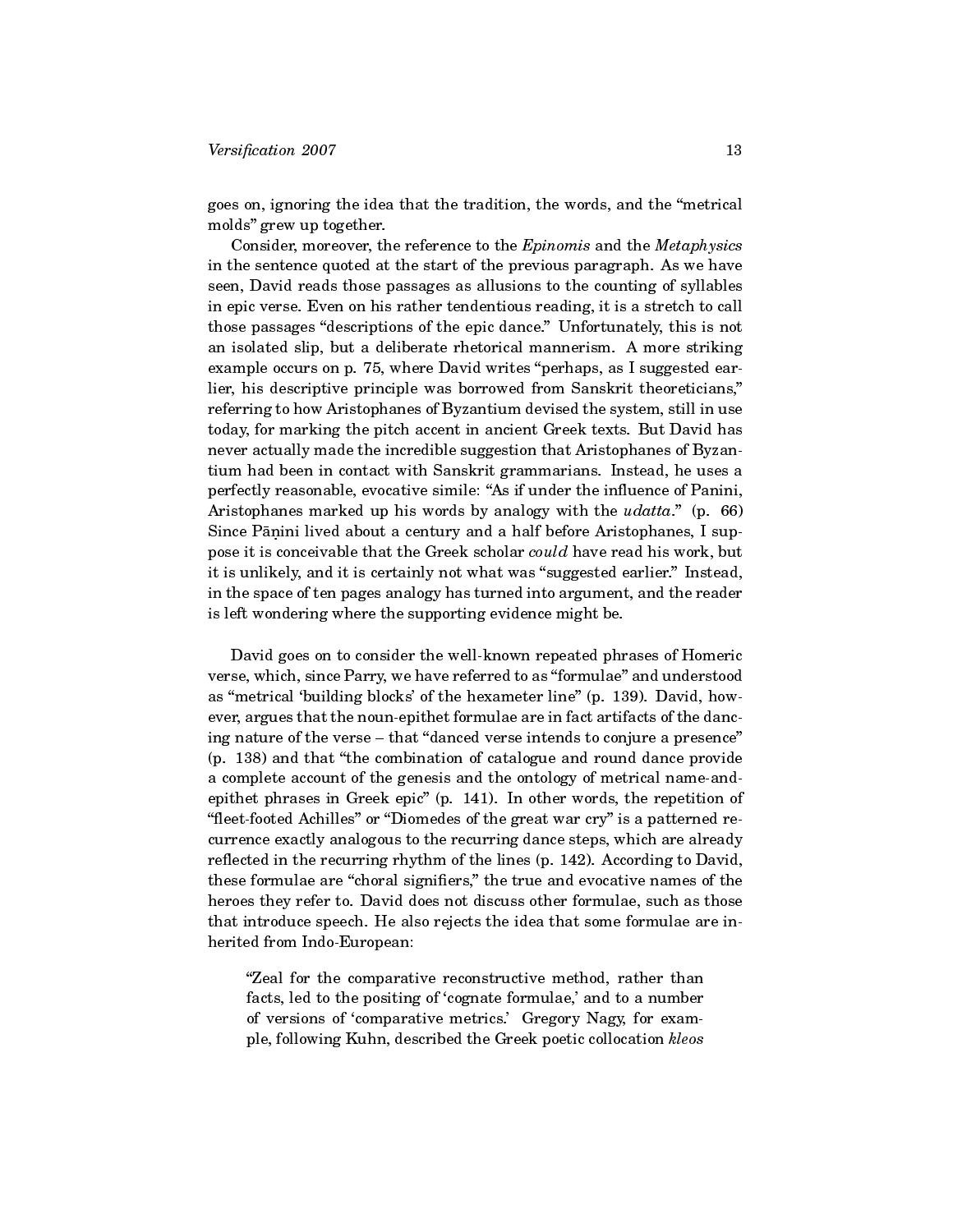aphthiton as 'cognate' with Vedic sravas aksitam. Unfortunately, however, the collocation *sravas aksitam* never actually occurs as  $\text{such} \dots$  . The question of what in fact constitutes an isolable unit in such reconstructive studies, whether metrical or formulaic, remains highly dubious."  $(p. 13)$ 

In fact, the phrase occurs four times in the  $Rig$  Veda (1.40.4, 8.103.5, 9.66.7, 1.9.7), though it is true that each time the words in Sanskrit are in the reverse of their order in Greek. While this was the first cognate formula to be identified, it is hardly the only one, however, and comparative Indo-European poetics is by now a rather well established subfield (Schmitt, Watkins). David's discussion of the relationship between formulae and metrics (p. 163-167) is simply confused.

Finally, David attempts to consider the implications of his new theory for lyric verse, hoping "to persuade the reader that the corpus of Greek lyric is a treasure as yet unearthed"  $(p. 215)$  – which sounds, oddly, as if the reader is assumed to be unfamiliar with Greek lyric. Because classical Greek lyric is vastly more complicated than epic, David's discussion is necessarily tentative. He suggests that the choreography must have been based on a principle of "one syllable, one step" (p. 227-236). This is probably a necessary simplifying assumption if he is to make any progress at all, though it is a sadly reductionist idea of what experienced dancers are capable of. On the other hand, he also assumes that "an ode should begin and end on the right foot" (p. 233), just as the seventeen-syllable hexameter line would, and observes that therefore a lyric poem must have an odd number of syllables. "This runs directly counter to the traditional theory of strophic responsion, which entails that the total number be even" (p. 233), at least in antistrophic verse; David notes, correctly, that in triadic forms, an odd number of triads can have an odd number of syllables. As a result, some emendations, made to restore metrical responsion, may be wrong: "perhaps the 'missing' syllable was in reality Pindar's contrivance for having the dancers' movement both begin and end on the right foot" (p. 233). This is far-fetched. It may also contradict the well-established idea that the strophes and antistrophes were sung to the same melody, which David dismisses: "Late musical settings apparently suggest an identity of melody in both strophe and antistrophe, without particular regard for verbal prosody. Perhaps, however, this approach to lyric melody belongs to the New Music." (p. 225-226)

Given that David derives epic from dance, and lyric from epic, it is perhaps not surprising that he claims that dance is not as important to lyric choreia as it was to epic. "In lyric the dance is fundamentally subordinate to the word," he says (p.  $218-219$ ), because it is the patterns of words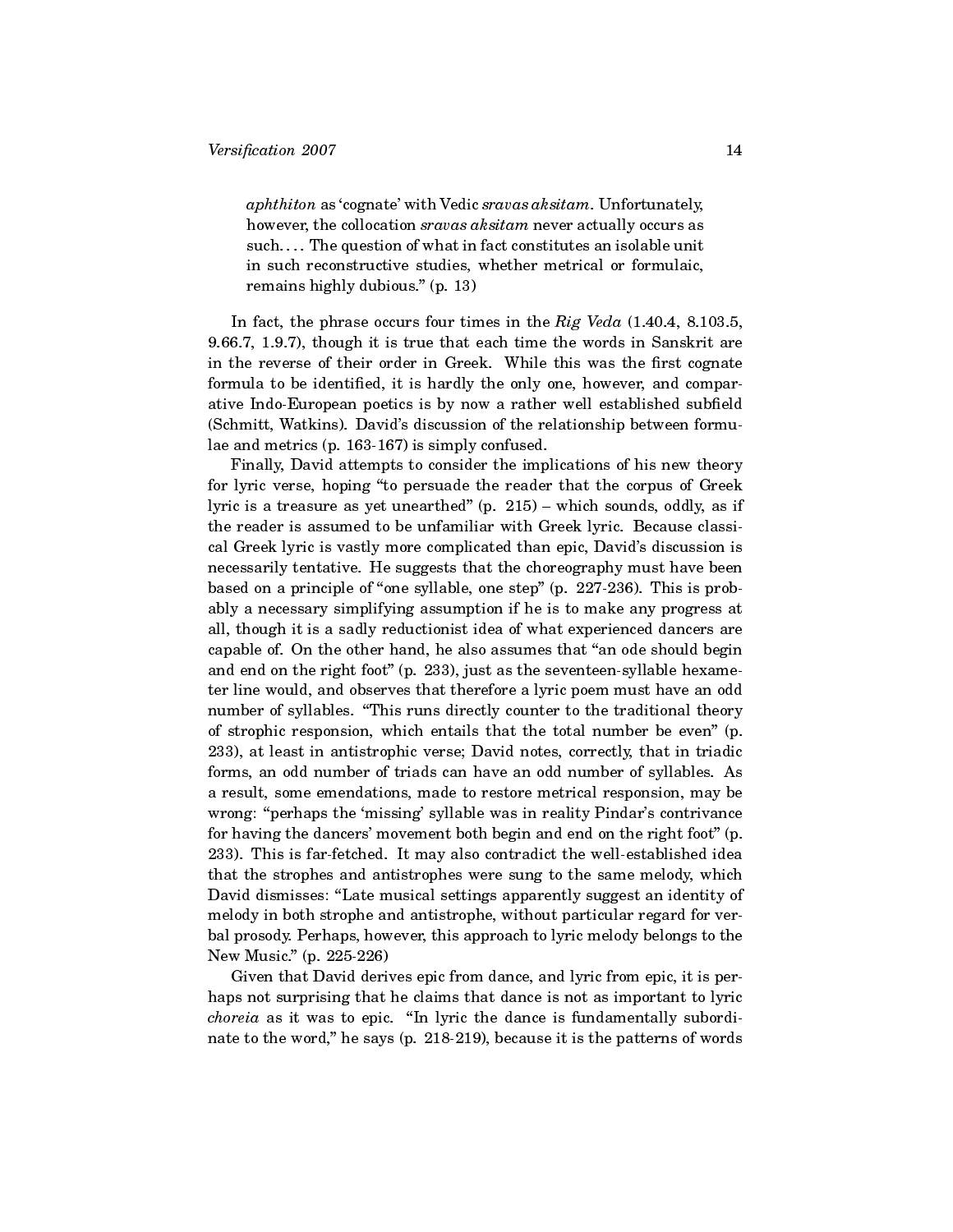that produce the metrical pattern and, therefore, the dance steps. He goes so far as to try to revive the dreadful old term "logaoedic," "word-song," a term used by later Greek grammarians apparently to refer to meters that seemed closer to prose than to proper verse (Dionysus Laertius, Aristides Quintilianus; references are in LSJ). David refers to "Aeolic metres, which used more usefully to be called logaoedic" (p. 239), because in these meters "we reach the furthest limit ... of the control of the word over the dance." Indeed, for David, "Aeolic rhythms can seem almost free-form" (p. 239) in their flexible use of iambs, trochees, dactyls, epitrites, cretics, and the other "feet." Paradoxically, then, he argues that choral lyric, a form we know to have been danced, is dominated by its words, while epic, a form that as far as we know never involved dance, is fundamentally a dance form.

Aside from one short poem of Sappho, David focuses on fifth-century lyric, primarily Pindar. Conspicuously absent from the text or the index locorum is Stesichorus, the master of large-scale narrative lyric, whose work survives only in fragments. His poems are in the same metrical and structural forms as those of Pindar, or the lyrics of tragedy, so were presumably also performed by dancing choruses; see Haslam on the metrical form and the possible performance practice. These poems, I suggest, are much more like the performance of the "Lay of Ares and Aphrodite" in the Phaeacian court in Odyssey 8 than Homer's own poems are. David's thesis  $-$  that epic is the original Greek verse, that it is a dance form, that Greek meter derives not from an ancient verbal tradition but from dancing  $-$  is ultimately unconvincing.

## References

Allen, W. S. Accent and Rhythm: Prosodic Features of Latin and Greek. Cambridge: 1973.

. Vox Graeca: The Pronunciation of Classical Greek, third edition. Cambridge: 1987.

Annas, Julia. Aristotle's Metaphysica: Books M and N. Oxford: 1976.

Arnold, E. Vernon. Vedic Metre: In its Historical Development. Cambridge: 1905, reprinted Delhi: Motilal Banarsidass, 1967.

Daitz, Stephen G. The Pronunciation and Reading of Ancient Greek: A Practical Guide, second edition. New York, Jeffrey Norton, 1981 (audio recording).

Dale, A. M. The Lyric Metres of Greek Drama, second edition. Cambridge: 1968.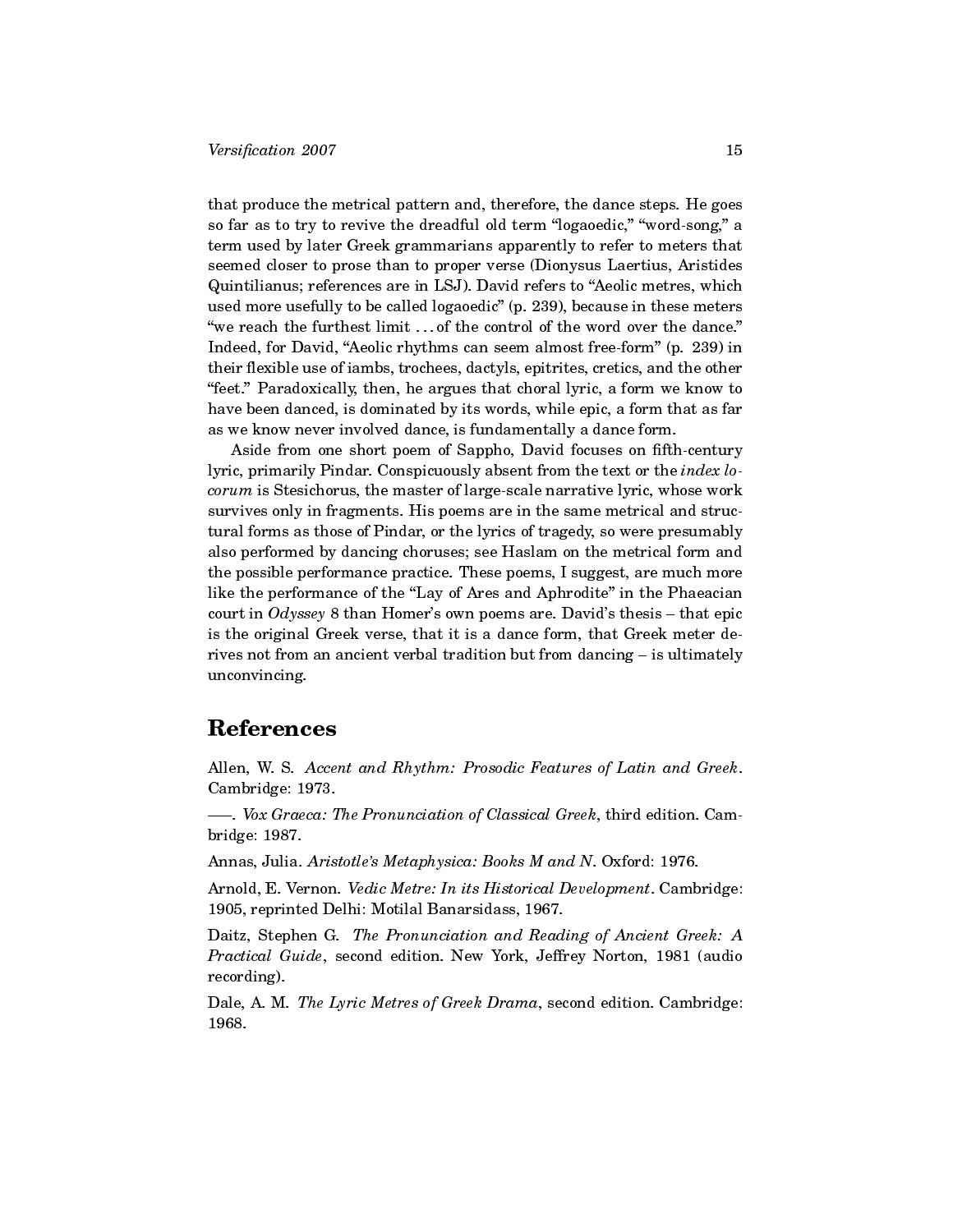Denniston, J. D. The Greek Particles, second edition. Oxford: 1950.

Devine, A. M., and Laurence D. Stephens. The Prosody of Greek Speech. Oxford: 1994.

Foley, John Miles. The Singer of Tales in Performance. Bloomington: Indiana U. Press, 1995.

- How to Read an Oral Poem. Urbana: U. Illinois Press, 2002.

Gasparov, M. L. A History of European Versification, translated by G. S. Smith and Marina Tarlinskaja; edited by G. S. Smith and L. Holford-Strevens. Oxford: 1996.

Georgiades, Thrasybulos. Greek Music, Verse and Dance, translated by Erwin Benedikt and Marie Louis Martinez. New York: Da Capo Press, 1973.

Gildersleeve, Basil L. Pindar: The Olympian and Pythian Odes. New York: American Book Company, 1890, reprint Amsterdam: Adolf M. Hakkert, 1965.

Haslam, Michael. "The Versification of the New Stesichorus (P. Lille 76abc)," GRBS 19(1978), 29-57.

Jebb, Richard C. Sophocles: The Plays and Fragments, seven volumes. Cambridge: 1907-1928, reprint Amsterdam: Adolf M. Hakkert, 1962-1967.

Knight, W. F. Jackson. Accentual Symmetry in Vergil. Oxford: Basil Blackwell, 1950.

Korzeniewski, Dietmar. Griechische Metrik. Darmstadt: Wissenschaftliche Buchgesellschaft, 1968.

Lacey, A. R. "The Mathematical Passage in the Epinomis," Phronesis 1.2 (1956), 81-104.

Lord, Albert Bates. The Singer of Tales. Cambridge: Harvard U. Press, 1960, reprint New York: Athenaeum, 1968.

Meillet, Antoine. Les Origines indo-européenes des mètres grecs. Paris: Presses Universitaires de France, 1923.

Nagy, Gregory. Comparative Studies in Greek and Indic Meter. Cambridge: Harvard U. Press, 1974.

Parry, Milman. The Making of Homeric Verse: The Collected Papers of Milman Parry, edited by Adam Parry. Oxford: 1971.

Schmitt, Rüdiger. Dichtung und Dichtersprache in indogermanische Zeit. Wiesbaden: Otto Harrassowitz, 1967.

Sicking, C. M. J. Griechische Verslehre. Munich: C. H. Beck, 1993.

Snell, Bruno. Griechische Metrik, fourth edition. Göttingen: Vandenhoeck and Ruprecht, 1982.